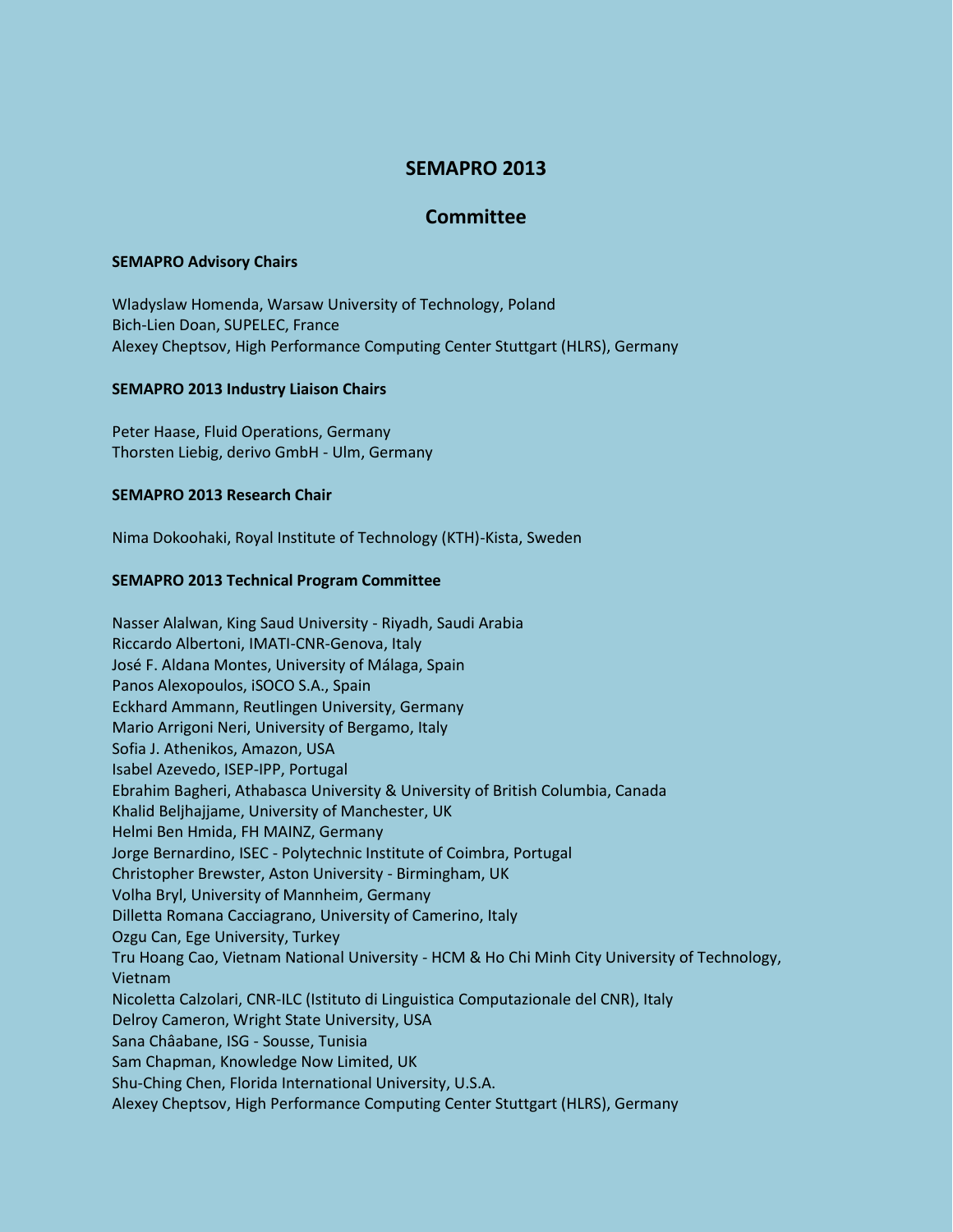Dickson Chiu, Dickson Computer Systems, Hong Kong Smitashree Choudhury, UK Open University - Milton Keynes, UK Sunil Choenni, Ministry of Security and Justice, Netherlands Daniele Christen, Parsit Company, Italy Soon Ae Chun, City University of New York, USA Paolo Ciancarini, Università di Bologna, Italy Ruben Costa, UNINOVA - Instituto de Desenvolvimento de Novas Tecnologias, Portugal Frithjof Dau, SAP Research Dresden, Germany Juri Luca De Coi, Université Jean Monnet - Saint-Etienne, France Geeth Ranmal De Mel, University of Aberdeen - Scotland, UK Cláudio de Souza Baptista, Computer Science Department, University of Campina Grande, Brazil Thierry Declerck, DFKI GmbH, Germany Jan Dedek, Charles University in Prague, Czech Republic Chiara Di Francescomarino, Fondazione Bruno Kessler - Trento, Italy Alexiei Dingli, The University of Malta, Malta Bich Lien Doan, SUPELEC, France Milan Dojčinovski, Czech Technical University in Prague, Czech Republic Nima Dokoohaki, Royal Institute of Technology (KTH) - Stockholm, Sweden Laura Dragan, National University of Ireland, Ireland Raimund K. Ege, Northern Illinois University, USA Enrico Francesconi, ITTIG - CNR - Florence, Italy Naoki Fukuta, Shizuoka University, Japan Frieder Ganz, University of Surrey, U.K. Raúl García Castro, Universidad Politécnica de Madrid, Spain Rosa M. Gil Iranzo, Universitat de LLeida, Spain Fabio Grandi, University of Bologna, Italy Sotirios K. Goudos, Aristotle University of Thessaloniki, Greece Tudor Groza, University of Queensland, Australia Francesco Guerra, University of Modena and Reggio Emilia, Italy Alessio Gugliotta, Innova SpA, Italy Peter Haase, Fluid Operations, Germany Ivan Habernal, University of West Bohemia, Czech Republic Armin Haller, CSIRO ICT Centre - Canberra, Australia Carmem S. Hara, Universidade Federal do Parana, Brazil Sven Hartmann, Clausthal University of Technology, Germany Shun Hattori, Muroran Institute of Technology, Japan Xin He, Airinmar Ltd., UK Ralf Heese, Freie Universität Berlin, Germany Tracy Holloway King, eBay Inc., U.S.A. Wladyslaw Homenda, Warsaw University of Technology, Poland Carolina Howard Felicissimo, BRGC - Schlumberger, Brazil Ching-Hsien (Robert) Hsu, Chung Hua University, Taiwan Sergio Ilarri, University of Zaragoza, Spain Prasad Jayaweera, University of Sri Jayewardenepura, Sri Lanka Wassim Jaziri, ISIM Sfax, Tunisia Achilles Kameas, Hellenic Open University, Greece Katia Kermanidis, Ionian University - Corfu, Greece Pavel Klinov, University of Ulm, Germany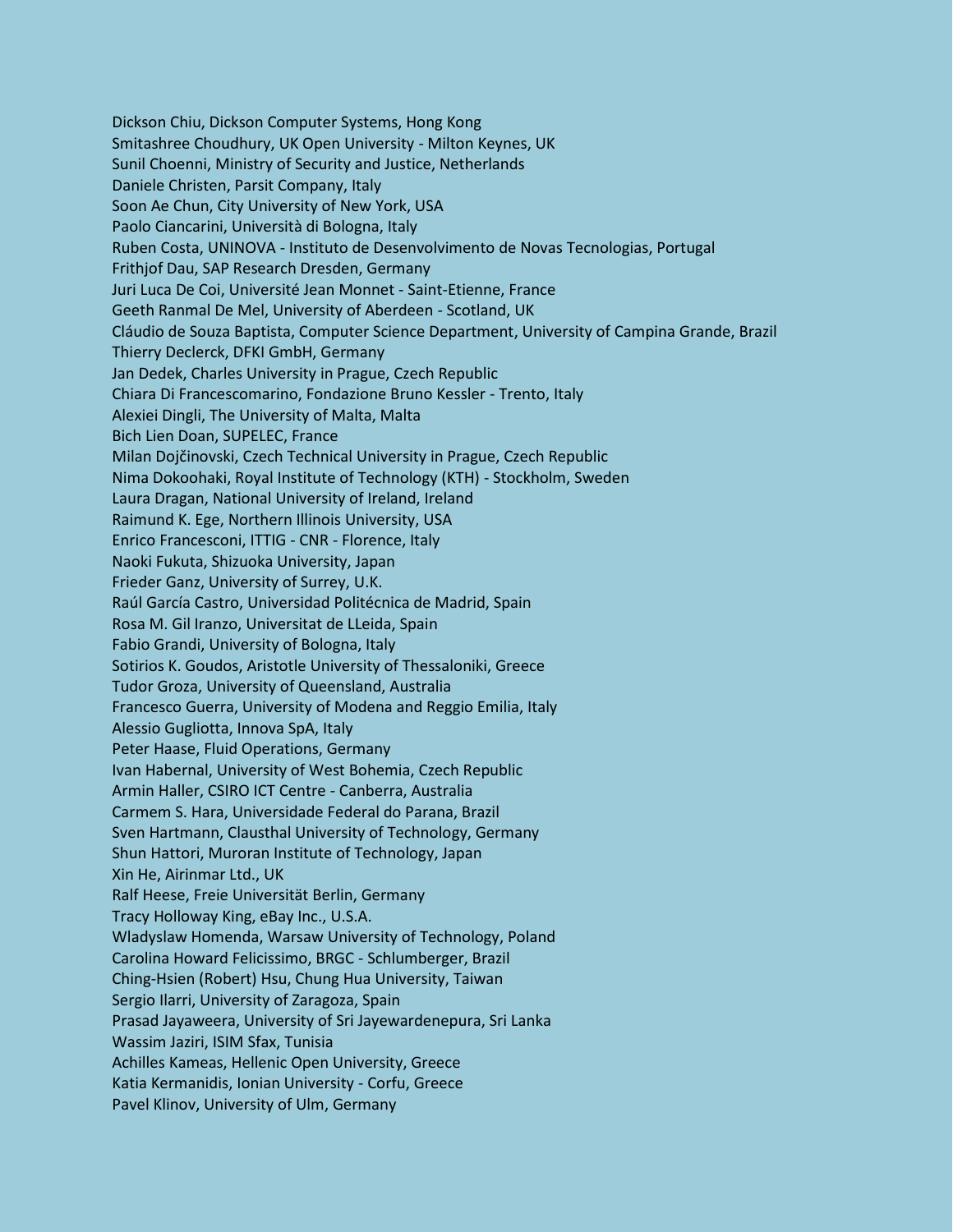Jaroslav Kuchar, Czech Technical University in Prague, Czech Republic Kyu-Chul Lee, Chungnam National University - Daejeon, South Korea Thorsten Liebig, derivo GmbH - Ulm, Germany Antonio Lieto, University of Turin, Italy Héctor Llorens Martínez, Nuance Communications, Spain Sandra Lovrenčić, University of Zagreb - Varaždin, Croatia Hongli Luo, Indiana University - Purdue University Fort Wayne, U.S.A. Eetu Mäkelä, Aalto University, Finland Maria Maleshkova, The Open University, UK Erik Mannens, Ghent University, Belgium Miguel Felix Mata Rivera, Instituto Politecnico Nacional, Mexico Maristella Matera, Politecnico di Milano, Italy Michele Melchiori, Università degli Studi di Brescia, Italy Elisabeth Métais, Cedric-CNAM, France Vasileios Mezaris, Informatics and Telematics Institute (ITI) and Centre for Research and Technology Hellas (CERTH) - Thermi-Thessaloniki, Greece Michael Mohler, Language Computer Corporation in Richardson, U.S.A. Shahab Mokarizadeh , Royal Institute of Technology (KTH) - Stockholm, Sweden Mir Abolfazl Mostafavi, Université Laval - Québec, Canada Ekawit Nantajeewarawat, Sirindhorn International Institute of Technology / Thammasat University, Thailand Vlad Nicolicin Georgescu, SP2 Solutions, France Lyndon J. B. Nixon, STI International, Austria Csongor Nyulas, Stanford Center for Biomedical Informatics, USA David A. Ostrowski, Ford Motor Company, USA Peera Pacharintanakul, TOT, Thailand Andrea Perego, European Commission - Joint Research Centre, Ispra, Italy Livia Predoiu, University of Oxford, UK Hemant Purohit, Wright State University, USA Jaime Ramírez, Universidad Politécnica de Madrid, Spain Isidro Ramos, Valencia Polytechnic University, Spain Werner Retschitzegger, Johannes Kepler University Linz, Austria German Rigau, IXA NLP Group. EHU, Spain Tarmo Robal, Tallinn University of Technology, Estonia Sérgio Roberto da Silva, Universidade Estadual de Maringá, Brazil Alejandro Rodríguez González, Universidad Carlos III de Madrid, Spain Marco Rospocher, Fondazione Bruno Kessler (FBK), Italy Thomas Roth-Berghofer, University of West London, U.K. Michele Ruta, Politecnico di Bari, Italy Gunter Saake, University of Magdeburg, Germany Melike Sah, Trinity College Dublin, Ireland Satya Sahoo, Case Western Reserve University, USA Minoru Sasaki, Ibaraki University, Japan Michael Schmidt, fluid Operations AG, Germany Kinga Schumacher, German Research Center for Artificial Intelligence (DFKI) - Berlin, Germany Wieland Schwinger, Johannes Kepler University Linz, Austria Floriano Scioscia, Politecnico di Bari, Italy Kunal Sengupta, Wright State University - Dayton, USA